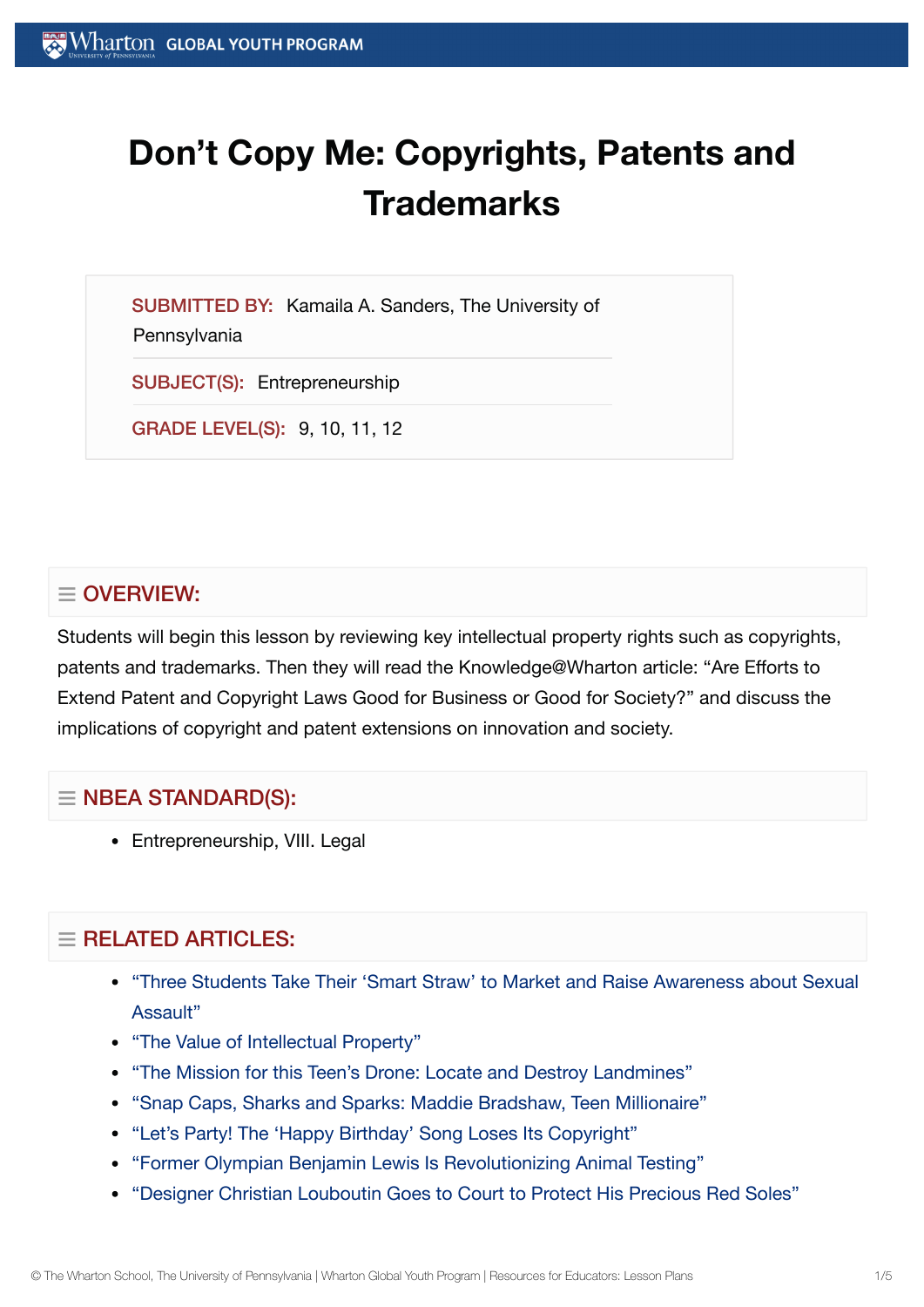**Common Core Standard(s):** Vocabulary acquisition and use, knowledge of language, comprehension and collaboration, presentation of knowledge and ideas.

**Objectives/Purposes:** In this lesson students will review intellectual property laws and practice the decision making process for such laws.

#### **Knowledge@Wharton Article:**

"Are Efforts to Extend Patent and Copyright Laws Good for [Business or](http://knowledge.wharton.upenn.edu/article.cfm?articleid=378&CFID=159967741&CFTOKEN=32725743&jsessionid=a8303c9aa9a7564474b8787917777a616c79) Good for Society?"

#### **Activity:**

1. *(15 mins)* By this lesson, students should have an understanding of the three most common types of intellectual property laws. You can begin the lesson, though, with a brief review of each type of law (patents, copyrights and trademarks) and how they are being challenged in the 21<sup>st</sup> century. Then, have students read the article: "Are Efforts to Extend Patent and Copyright Laws Good for Business or Good for Society?" Have students highlight words that they do not recognize so that you can go explain them after they finish reading. To check whether they have understood the article, have students take notes on the following questions:

- What is the theory behind copyright and patent laws?
	- It is that those who create goods and services should be granted a monopoly interest over the rights and profits from their innovations for a reasonable amount of time.
- About how many years can copyrights protect an author or artist's work?
	- 95 years from inception or 70 years after the death of an artist, if the work was created after 1978.
- Why did the Walt Disney Corporation want copyright laws to be extended?
	- So that they kept the rights for the sole use of Disney characters, and Disney characters did not become public domain.
- What problems are associated with the extension of copyright laws?
	- If you have a system where companies can continually extend their copyrights, like Disney, then it may upset the balance between the grant of monopoly and the other rights that we have.
		- \*Note: You may need to explain the concept, grant of monopoly.
	- It also may provide a disincentive to innovate and create new revenue streams for companies. For example, if Mickey is no longer protected (by law), it would force Disney to create new movies and new cartoon characters.
		- This would be a great discussion topic as well.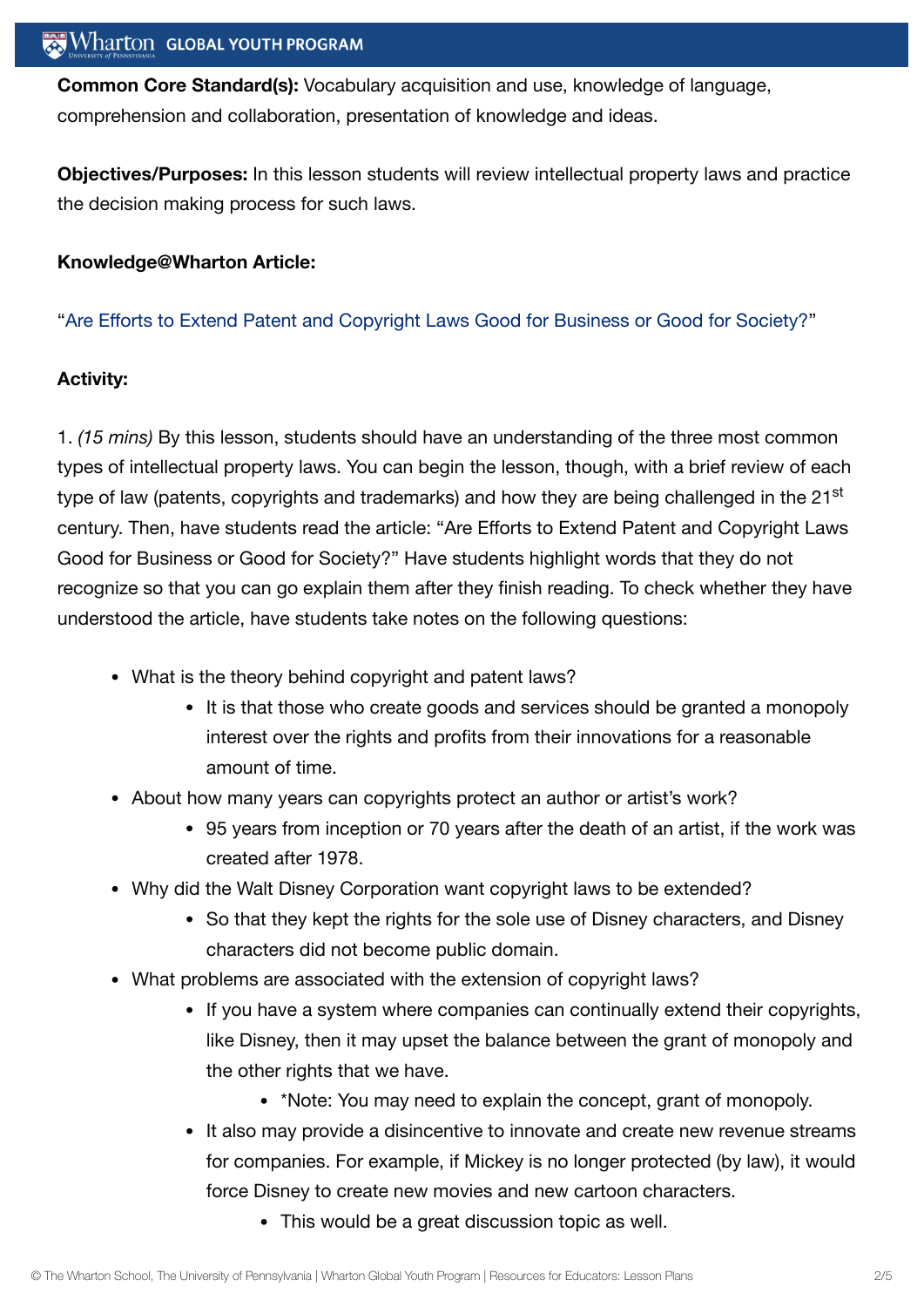## $\mathbf{W}$  Wharton Global youth program

- Why might some scholars agree that there is a need for governmental protection of patents and copyrights?
	- So that firms have strong incentives for innovation and so that they do not spend too much time trying to extend a patent or copyright when they could be conducting research and development.
- What are some valid reasons for extensions?
	- Pharmaceutical drugs because it takes a long time for drugs to be granted a patent and be approved by the Food and Drug Administration.
	- Backlog at the U.S. Patent and Trademark Office.
- How long do patents typically last?
	- 20 years from the date of filing.
- What are some of the implications to the length of time it takes for patents to be granted in the pharmaceutical drug industry?
	- Because it can take an average of seven years for a drug to go from patent filing to the market, and patents only last 20 years, drug companies often petition Congress to extend the patent life of a popular drug.,
	- Companies also pay off generic drug makers not to make the drug more cheaply after patent protection ends. This has caused some to wonder where the social benefit lies in this behavior.
- Why are software companies different in that they tend not to care about patents?
	- They innovate so rapidly that their competitive protection is not tied up in a patent.

2. *(10 mins)* Have students discuss their answers with a partner and then go over them together as a class. Have students offer any reflections or thoughts they might have and you can also lead a discussion on intellectual property issues like: whether stripping famous Disney characters of their copyright protection would encourage Disney to innovate more. Encourage students to consider arguments for and against these kinds of issues.

3. *(20 mins)* All these concepts are constantly being contested. There are many arguments for and against intellectual property laws that are currently being discussed. In this next activity, students are going to conduct a mock legislative hearing for the Rules Committee (legal) and get an opportunity to debate some of the major topics related to each of these before an audience. To do a mock hearing complete the following steps:

• Divide the students into the following groups: legislators (an even number), one committee chair, lobbyists for copyright laws and extensions, lobbyists against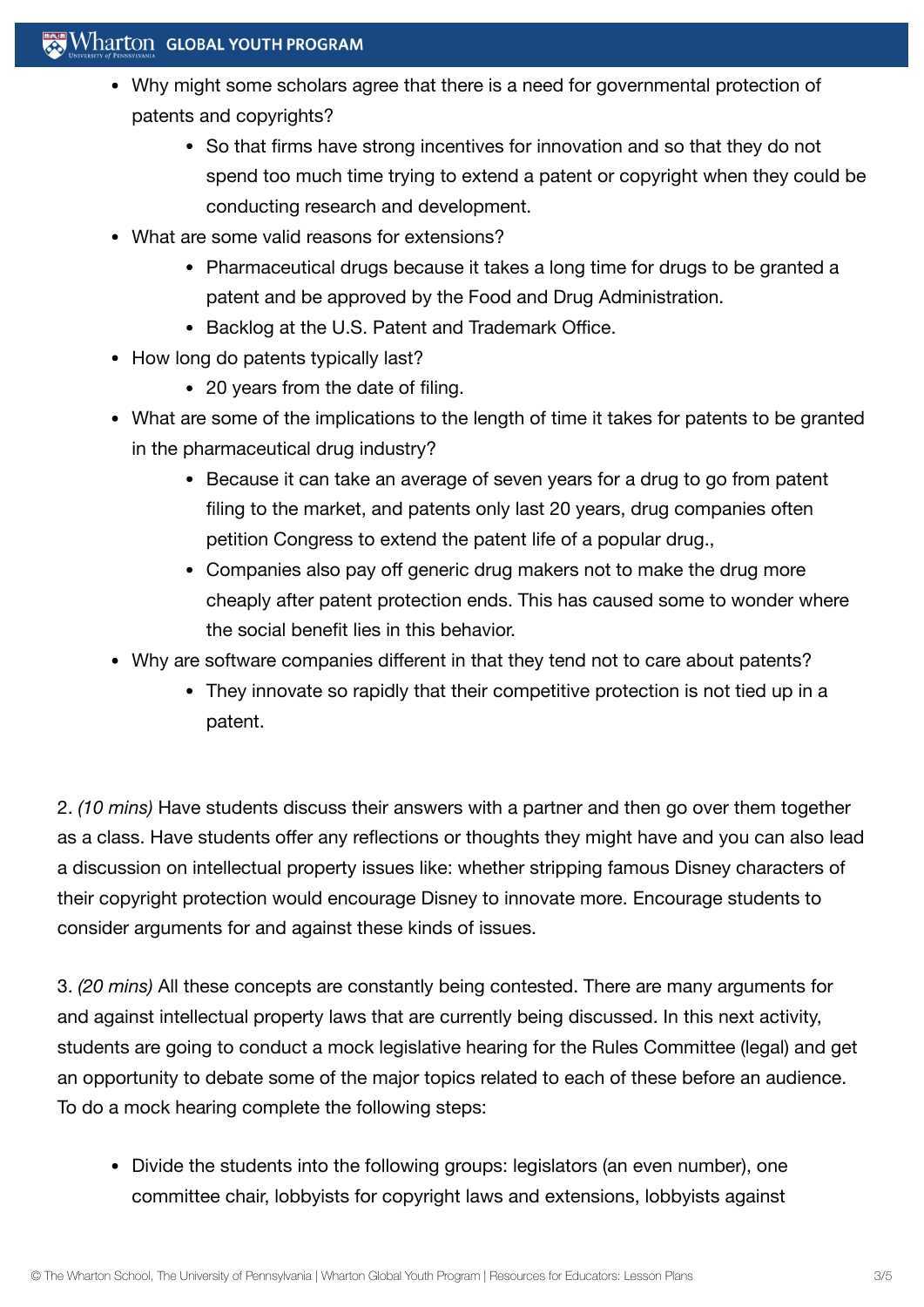## Wharton GLOBAL YOUTH PROGRAM

copyright laws and extensions, lobbyists for patents and patent extensions, and lobbyists against patents and patent extensions

- If you can, arrange the chairs/desks in such a way that you create a half of an open square (like you would see in a legislative committee). This is where the students who are the legislators, and the committee chair, will sit. The committee chair should sit in the middle.
- Then, in the center of the half square, facing the legislators and committee chair, is where the lobbyists will stand when they are making their case for or against current intellectual property laws and intellectual property law extensions.
- Have the students who are the lobbyists prepare statements that are for or against the use and extension of the designated type of intellectual property that they have been assigned.
- While the lobbyists are preparing their statements, have the legislators and committee chair read about their role in the mock committee hearing. Their rules are the following:
- The legislators and committee chair will sit in the chairs (the committee chair in the middle) and it will be their job to listen to the arguments presented by the lobbyists.
- They will hear two cases:
	- The continuation and extension of copyright laws
	- The continuation and extension of patent laws
	- For each case the legislators will listen to both arguments for and against the continuation and extension of the law. If the members of the committee have any questions or comments they may ask them or add them after testimony. Then they will vote.
	- To vote, first have the chair person repeat the following line:
		- Members of the rules committee, I move that the continuation and extension of copyright (or patent depending on which case you are hearing) laws be given (either a do pass recommendation or a does not pass recommendation).
		- Thus, if the chair does decide that the motion should pass they would say: Members of the Rules Committee, I move that the continuation and extension of copyright laws be given a do pass recommendation.
		- Then the chair person will say: I will now call (and they will say the names of the other legislators [their classmates] on the committee)
		- As each legislator hears their name they can say aye (yes) or no. They may also explain their vote.
		- To end, the chair person will tally up the votes and say the following: